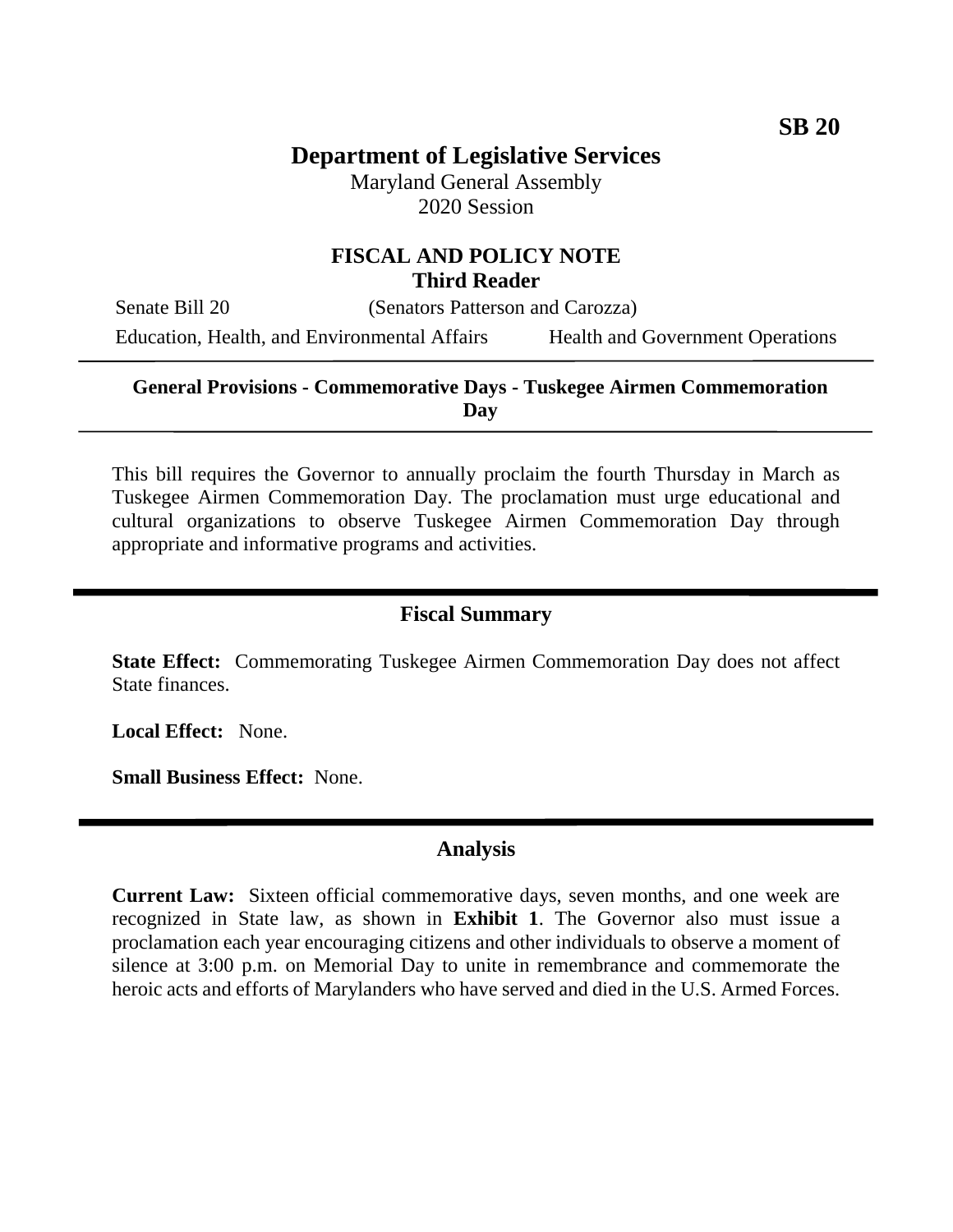| Asian Lunar New Year Day <sup>1</sup>                         | January/February  |
|---------------------------------------------------------------|-------------------|
| <b>Black History Month</b>                                    | February          |
| <b>Irish-American Heritage Month</b>                          | March             |
| Women's History Month                                         | March             |
| Welcome Home Vietnam Veterans Day                             | March 30          |
| Crime Victim and Advocate Commemorative Day                   | April 3           |
| John Hanson's Birthday <sup>2</sup>                           | April 13          |
| <b>National Healthcare Decisions Day</b>                      | April 16          |
| Maryland Centenarians Day <sup>3</sup>                        | May               |
| Negro Baseball League Day <sup>4</sup>                        | May               |
| Law Day U.S.A.                                                | May <sub>1</sub>  |
| Fire, Rescue, and Emergency Services Workers Day <sup>5</sup> | June              |
| Chesapeake Bay Awareness Week <sup>6</sup>                    | June              |
| Juneteenth National Freedom Day                               | June 19           |
| <b>Maryland Charter Day</b>                                   | June 20           |
| <b>Thurgood Marshall Day</b>                                  | July 2            |
| Caribbean Heritage Month                                      | August            |
| Hispanic Heritage Month <sup>7</sup>                          | September/October |
| German-American Heritage Month                                | October           |
| South Asian American Heritage Day                             | October 2         |
| Poetry Day                                                    | October 15        |
| American Indian Heritage Month                                | November          |
| <b>Maryland Emancipation Day</b>                              | November 1        |
| <b>Annapolis Charter Day</b>                                  | December 17       |
|                                                               |                   |

# **Exhibit 1 Official Commemorative Days and Months in Maryland**

<sup>1</sup>Day designated as new year on the Asian lunar calendar.

2 John Hanson served as the first president of the Continental Congress under the Articles of Confederation from 1781 to 1782.

- <sup>3</sup>Commemorated on the second Thursday in May.
- <sup>4</sup>Commemorated on the second Saturday in May.

<sup>5</sup>Commemorated on the first Sunday in June.

<sup>6</sup>Commemorated during the second week in June.

<sup>7</sup>Commemorated from September 15 to October 15.

Source: Department of Legislative Services